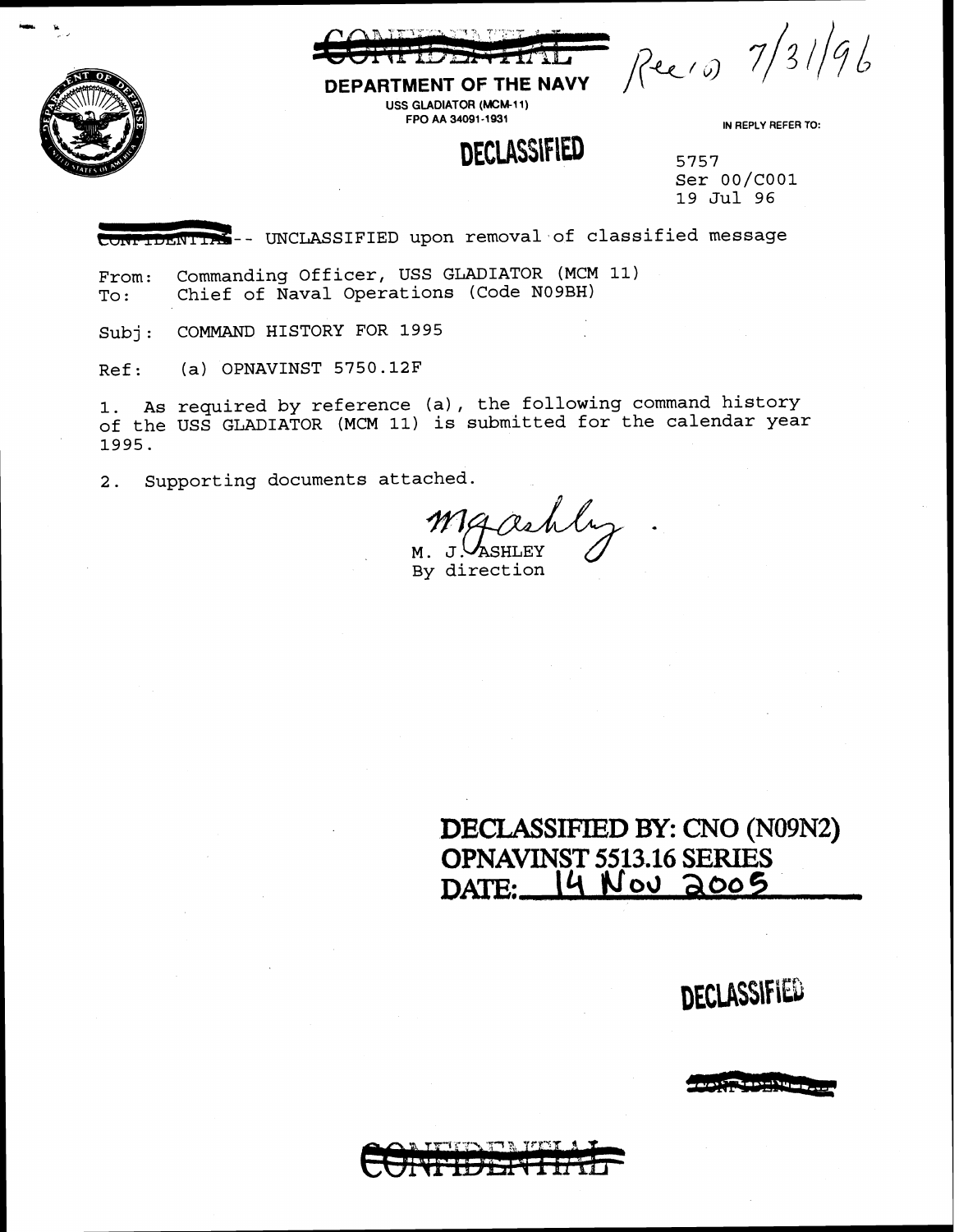

**CONTRACT OF STRAIGHT AND** 

### **USS GLADIATOR (MCM 11)**

**COMMAND HISTORY 1995** 

**CARBINIANS** 

我讲书社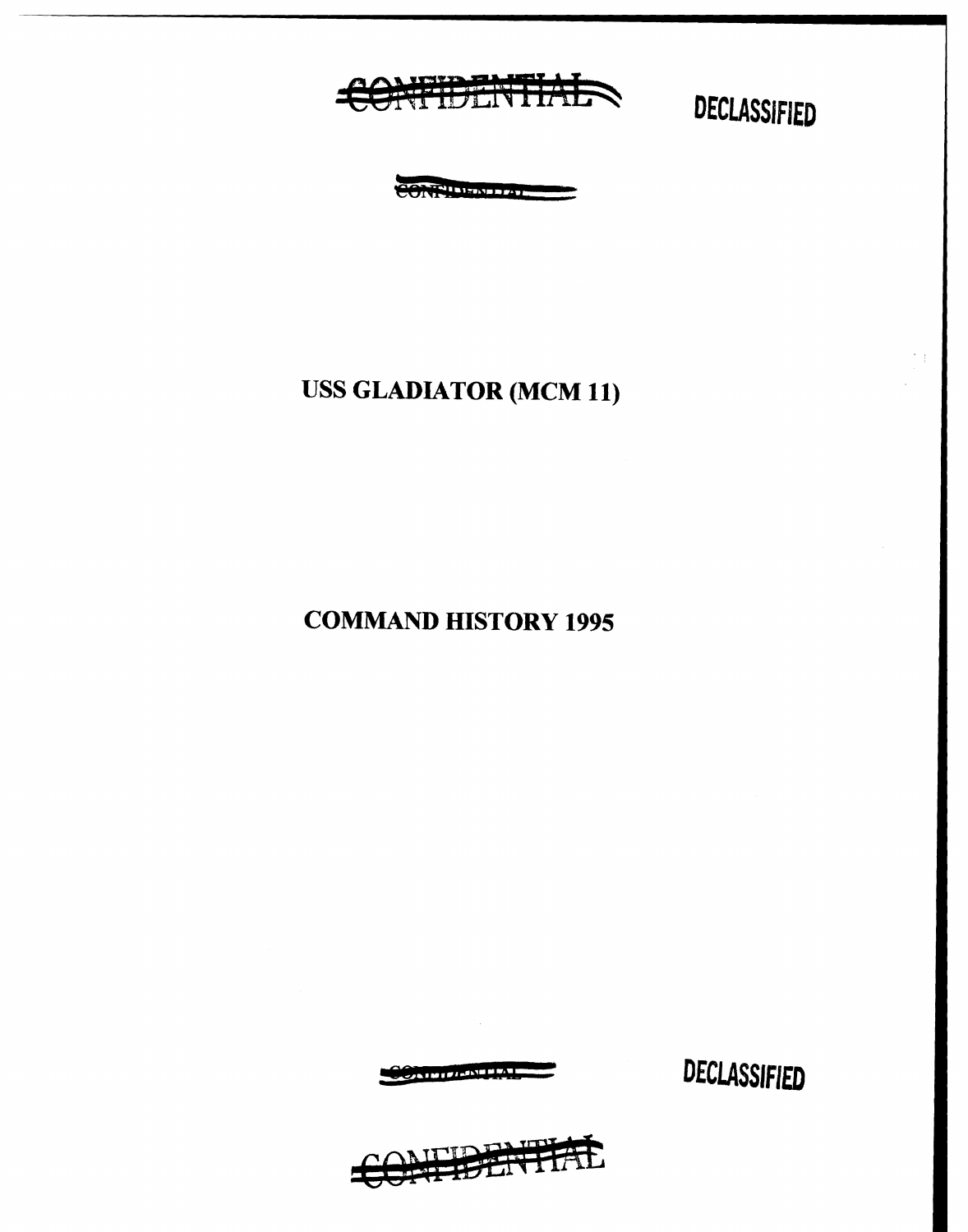

#### TABLE OF CONTENTS

Section One Command Structure / Mission & **Characteristics** 

Section Two

Chronology 1995

Section Three

Narrative USS Gladiator 1995

Section Four

Supporting Documents

- Commanding Officer LCDR Collins
- 1995 Battle "E" Input
- T-34 SAR Messages
- VE-Day Lessons Learned
- Port Visit Lisbon Message
- Operation DRUMSTICK Lessons Learned
- Photograph USS Gladiator (MCM 11)



DECLASSlf\ED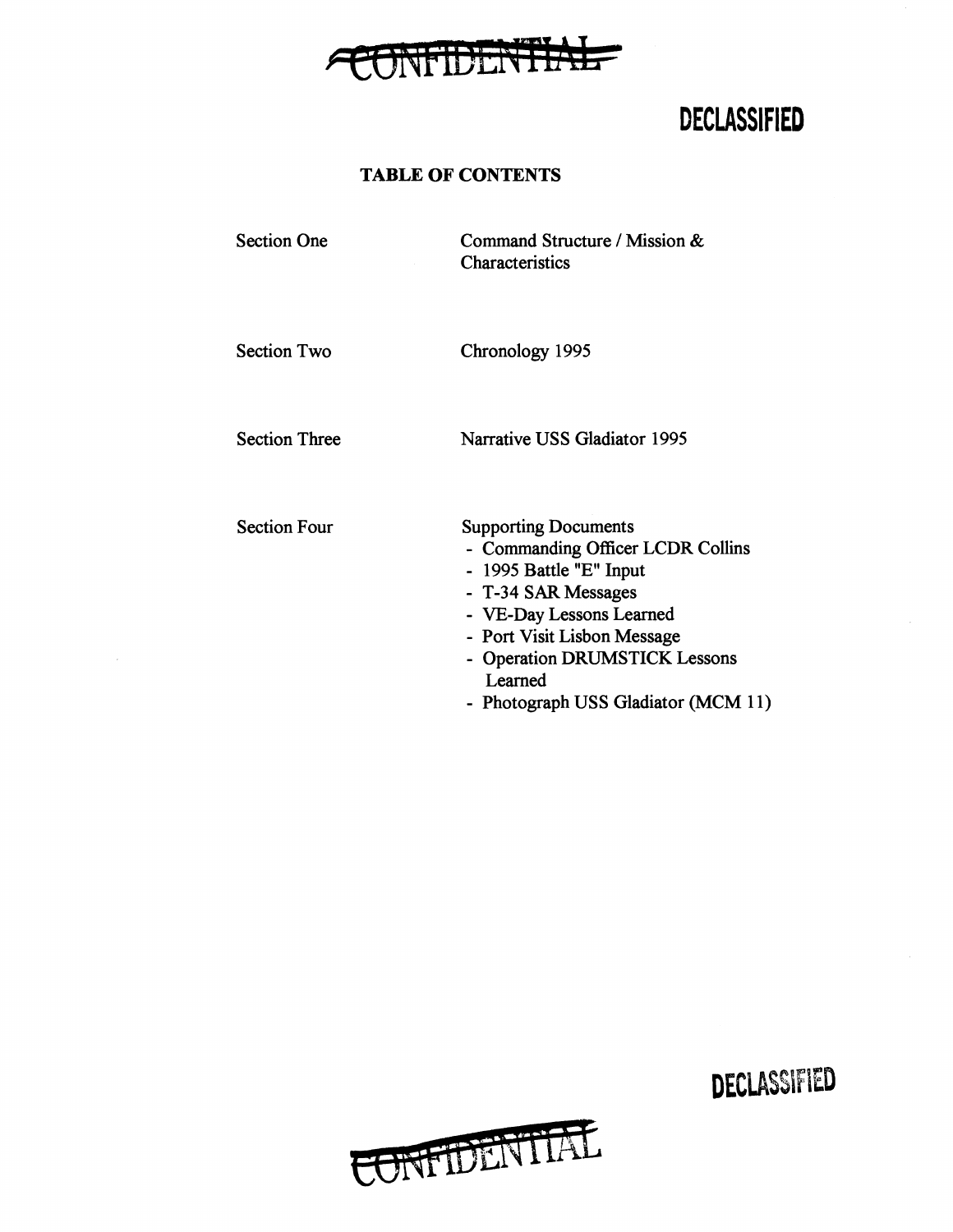

## SECTION ONE

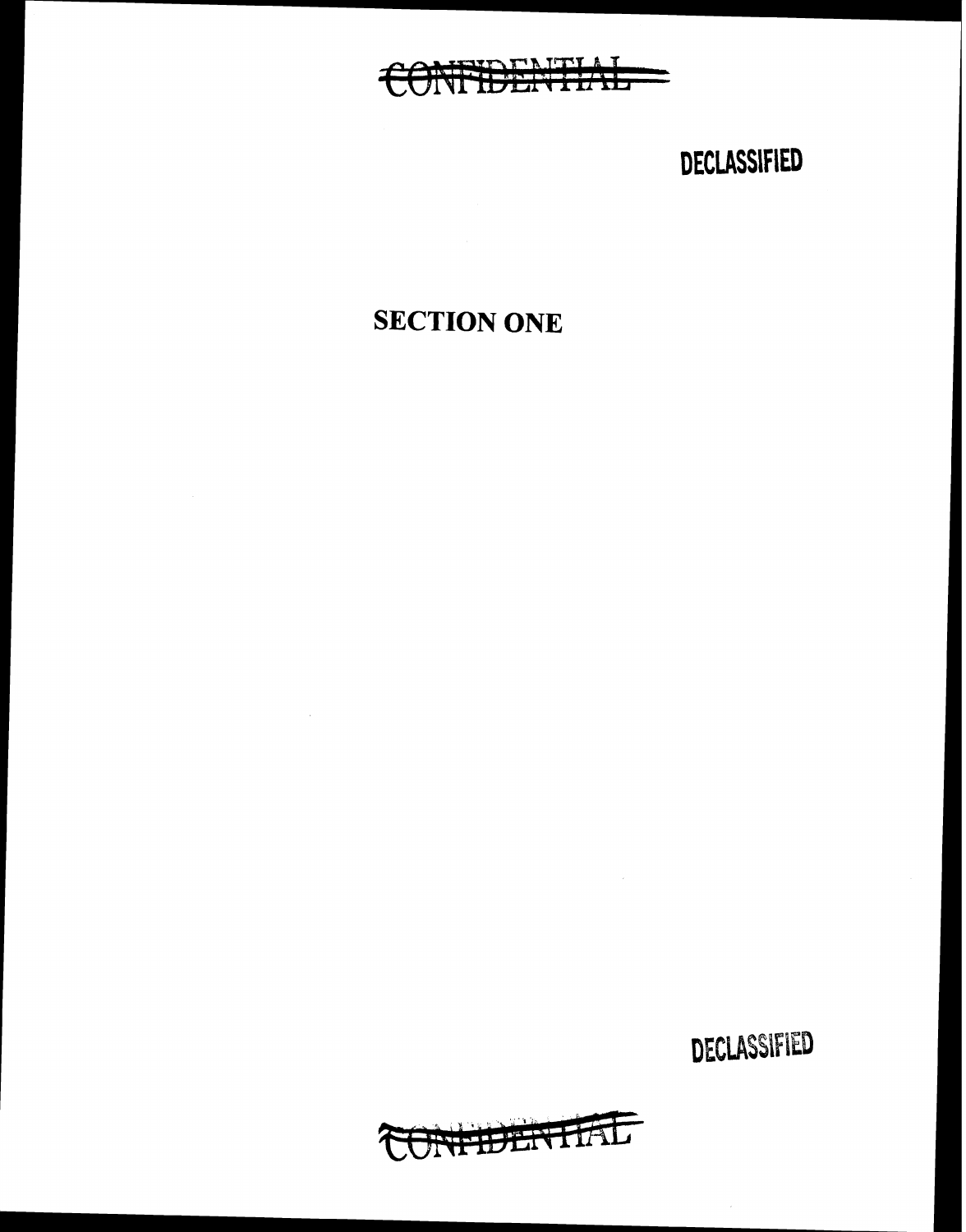#### TAITIA **TEXTER**

### **DECLASSIFIED**

#### COMMAND STRUCTURE

**COMNAVSURFLANT** VADMD.J. Katz

#### DEPUTY AND CHIEF OF STAFF CAPT L.S. Gurke

COMINEWARCOM

RADM J.D. Pearson Deputy CAPT D.I. Parsons COS CAPT C.P. Sackett

COMCMRON ONE CAPT J.A. Haggart

COMCMRON TWO CAPT R.B. O'Donnell

COMREGSUPPGRU INGLESIDE CAPT D.I. Parsons

scer~F1DEN'f **tA15**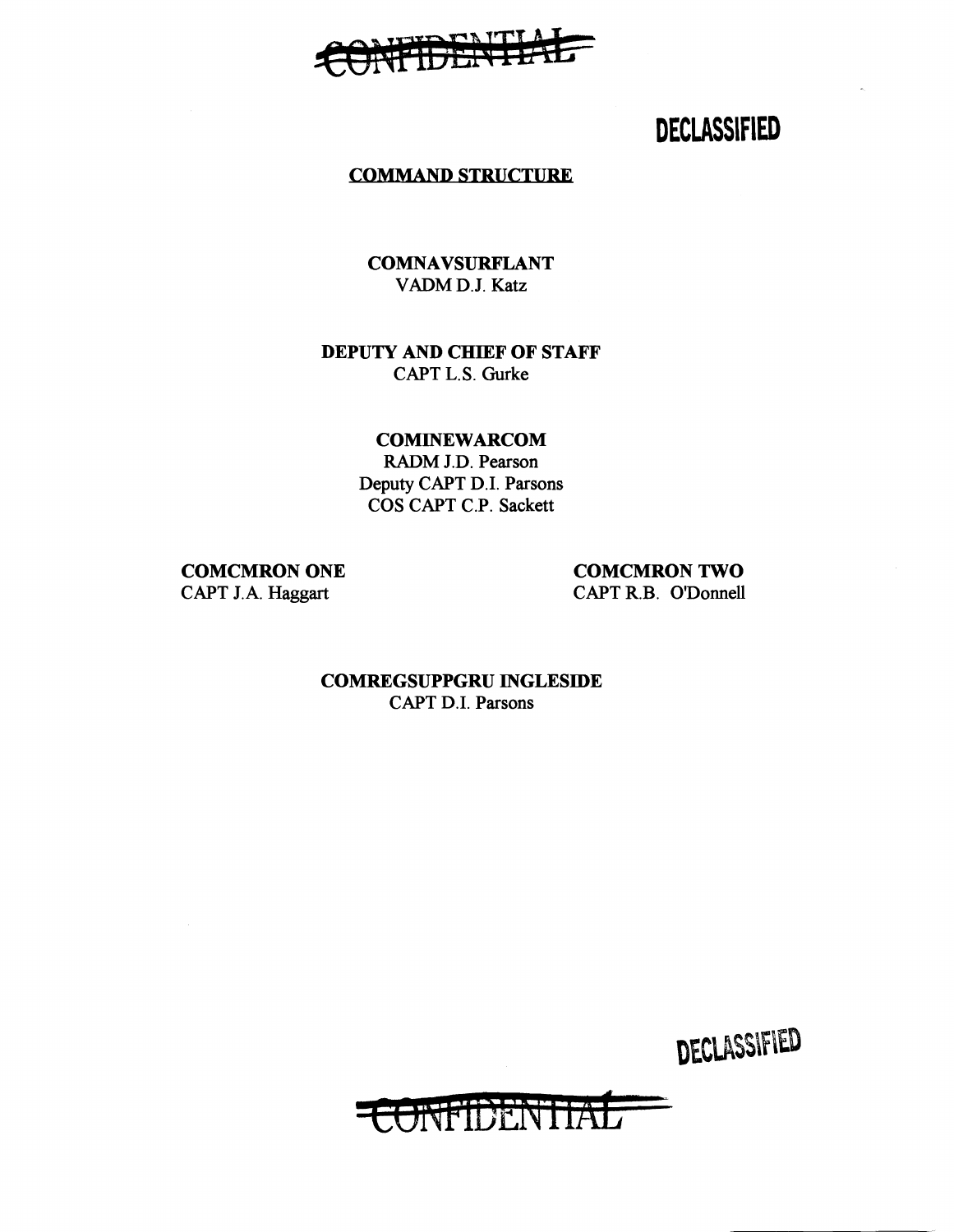## CONFIDENTIAE

# THE MISSION DECLASSIFIED

The Mine Countermeasures Ship GLADIATOR (MCM 11) accommodates a crew of 84 and is the Navy's largest wooden hulled ship. The MCM class design incorporates modem mine countermeasures technology into a specially designed platform which includes low magnetic signature diesel engines, a precise electronic navigation system, a mine hunting and classification sonar, and a mine neutralization system. The MCM mission is to clear the bottom and water volume of mines in coastal and offshore areas. Production of the GLADIATOR is underscored by an extensive array of tests for shock, noise, vibration and magnetic signature. The MCM fulfills an important role in the long-standing objective to maintain the nation's mine countermeasures capability.

The U.S. Navy MCM mission statement requires the following strategic factors be considered:

- Ability to deploy world-wide for multi-purpose missions
- Ability to clear strategic U.S. or foreign ports and harbors of mines
- Surveillance of U.S. and foreign coastlines
- Neutralization of a variety of mine threats
- Peacetime support activities

#### **Mission Requirements**

U.S. Navy strategic consigderations provide the basis for the following MCM mission requirements:

- Search, detect and neutralize moored and bottom mines
- Sweep moored mines
- Sink floating mines by gunfire
- Accompany deploying forces overseas
- Permit breakout of U.S. Forces from CONUS ports DECLASSIFIED
- Provide navigational assistance to other Fleet surface units
- Conduct underwater surveys of ports and harbors
- Perform collection of oceanor applicand havitational data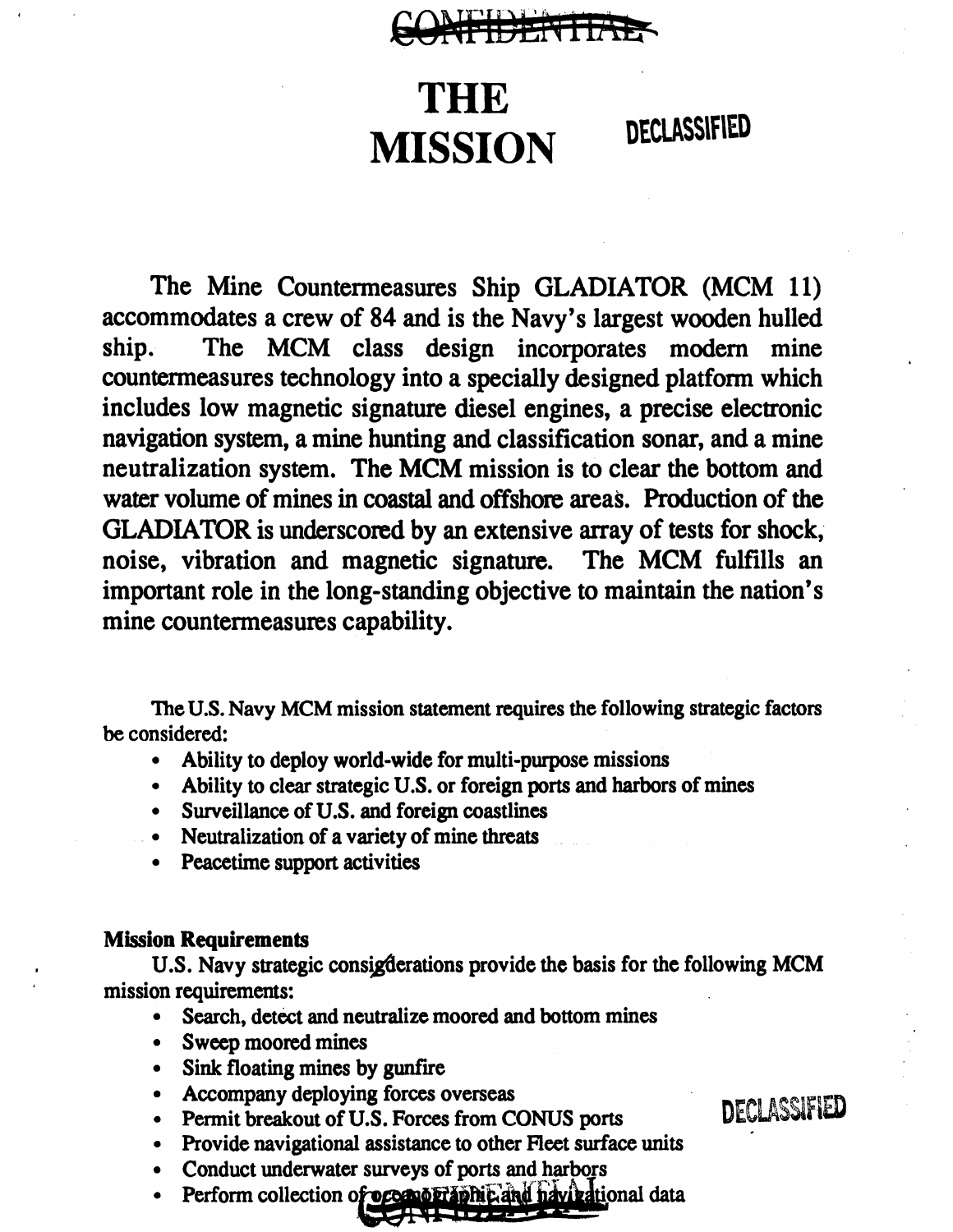## **MINE COUNTERMEASURES SHIP CHARACTERISTICS**



DECLASSIFIED

The MCM hull structure is comprised of a combination of various species of wood including Douglas Fir, White Oak, and Alaskan Cedar. The hull framing, planking, bulkheads, decks, Thatforms and superstructure have been fully The grated for utilization of a combination of Aminated structures, tongue and groove planking, Fitted and glued planking, and marine plywood sheets. Both the ship's hull and superstructure are fabricated of all wood construction, with a GRP -Fiberglass covering over all exterior surfaces for **Lenvironmental protection.** The MCM ship is **Present example 3** feature the following wood structural components and solid wood members:

#### **HULL FRAMING**

- Transverse frames-laminated White Oak
- Longitudinal girders-laminated Douglas Fir
- Single piece keel-laminated Douglas Fir

### **HULL PLANKING**

- Inner lay diagonal planking-Alaskan Cedar
- Longitudinal planking-Douglas Fir

### **DECKS AND PLATFORMS**

• Main deck and 01 level planking-tongue and

groove laminated Douglas Fir

• Main deck and 01 level sheathing-Douglas Fir plywood

### **SUPERSTRUCTURE**

• Deck House construction-laminated and solid woods, plywood sheathing with GRP covering

#### **HULL**

- Length. overall  $\ldots$ ,  $\ldots$ ,  $\ldots$ , 224 feet
- Maximum beam . . . . . . . . . . . 39 feet
- Speed . . . . . . . . . . . . . . 13.5 knots
- Draft (full load) . . . . . . . . . . . . 12 feet
- Displacement (full loa') . . . 1250 lorg tons

### **MACHINERY CHARACTERISTI 3S**

- Twin main propulsion thafts driving controllable pitch propellers
- Four main propulsion diesel engines (re ed at 600 BHP each)
- One 350 HP bowthruster
- Two electric light load propulsion motor

### **ELECTRIC PLANT**

- Three ship's service diesel generators at 375 **KW** each
- Two motor generator sets
- One gas turbine magnetic minesweeping generator

#### **COMBAT SYSTEMS AND ELECTRONICS**

- AN/SLQ-48 Mine Neutralization System
- AN/SSN-2 Precise Integrated Navigation **System (PINS)**
- · AN/SQQ-32 Sonar
- AN/SPS-55 Radar
- LN-66 Navigation Radar
- AN/WSN-2 Gyrocompass
- M2HB 50 cal. machine guns

#### **CREW ACCOMMODATIONS**

• Chief Petty Officers............. 8 Enlisted . . . . . . . . . . . . . . . . . . **Total**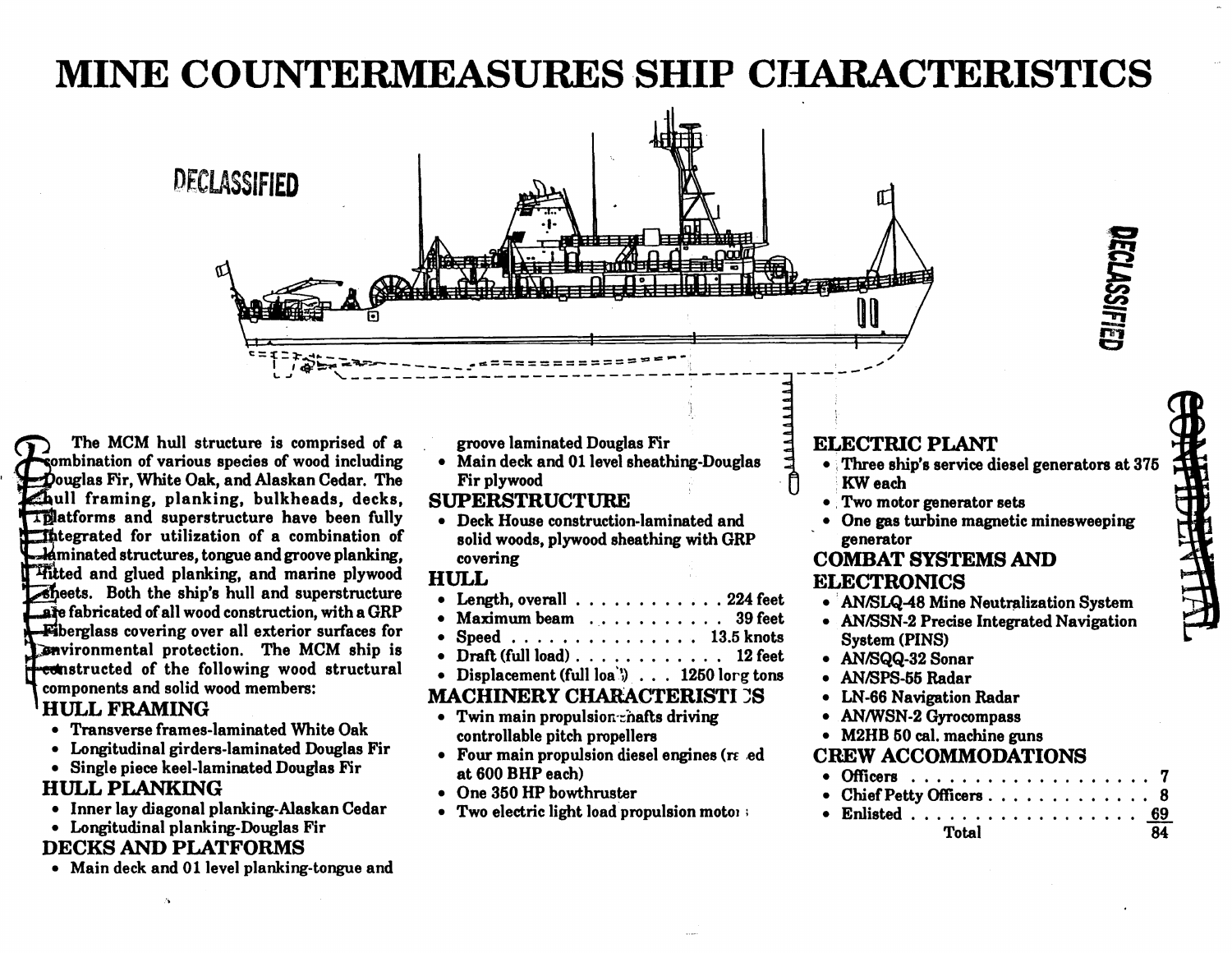

# **SECTION TWO**

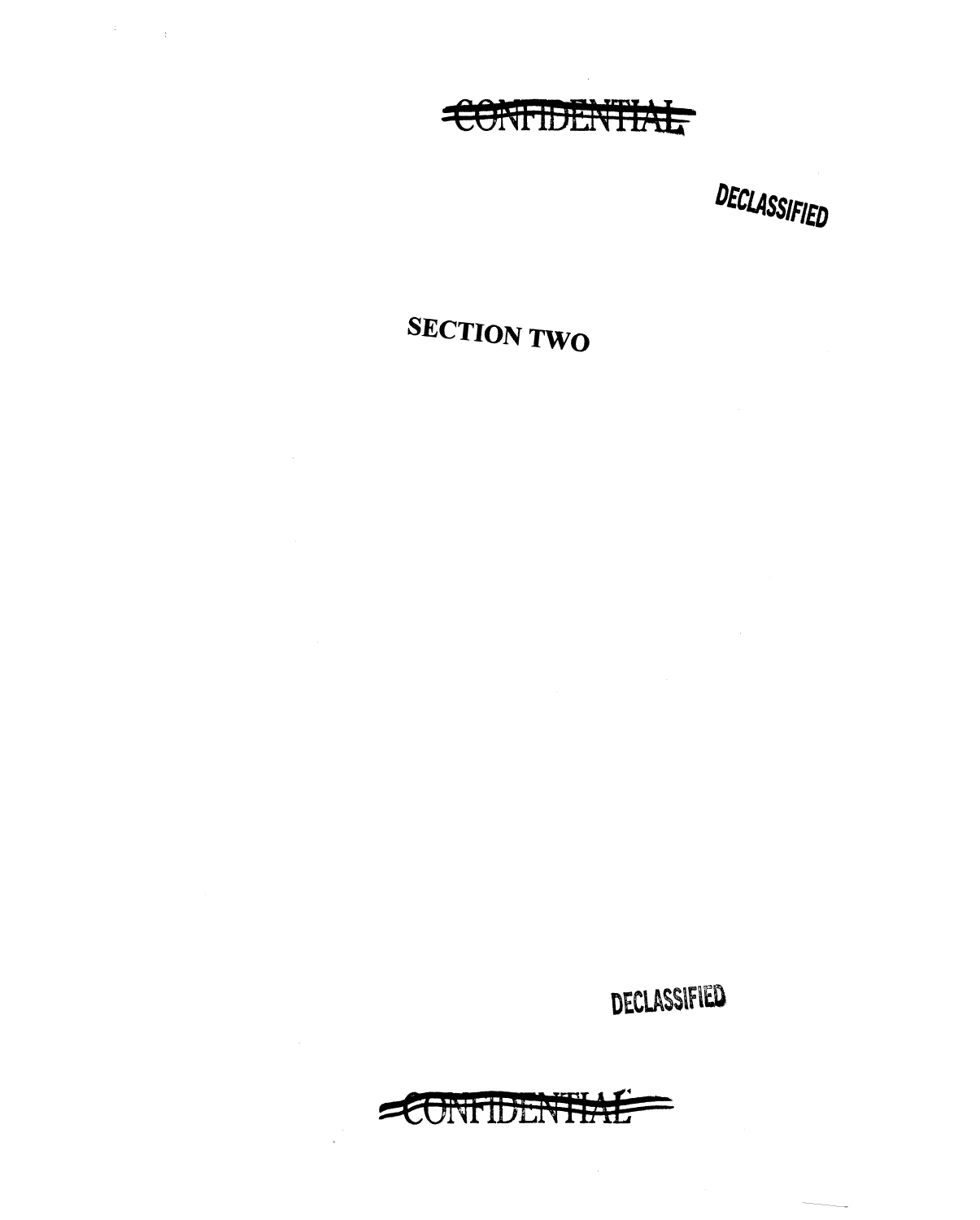

#### CHRONOLOGY 1995

 $\langle \cdot \rangle$ 

| January 1995         |                                             |              |
|----------------------|---------------------------------------------|--------------|
| $01 - 08$            | Holiday Stand-Down and UPK                  |              |
| $09 - 09$            | <b>COMM Assessment</b>                      |              |
| $10 - 11$            | <b>Physical Security Assessment</b>         |              |
| $12 - 13$            | <b>Intel Assist</b>                         |              |
| $14 - 17$            | <b>IMAV</b>                                 |              |
| $17 - 20$            | Audiogram testing                           |              |
| $17 - 27$            | <b>Combat System Readiness Review</b>       |              |
|                      | <b>EOSS Verification/Validation</b>         |              |
|                      | <b>EEBD</b> Relocation                      |              |
| $27 - 30$            | <b>PSA</b>                                  |              |
| $30 - 31$            | <b>SYSCAL Validation</b>                    |              |
| <b>February 1995</b> |                                             |              |
| $01 - 10$            | <b>SYSCAL Validation</b>                    |              |
|                      | <b>PATG</b> Inspection                      |              |
|                      | <b>POM</b>                                  |              |
| $10 - 18$            | POM Con't                                   |              |
|                      | Cableway Inspection TRG Team                |              |
|                      | <b>Gauge Calibration Review</b>             |              |
| $18 - 23$            | <b>T-34 SAR</b>                             |              |
| $24 - 28$            | ENR Mayport, FL                             |              |
| <b>March 1995</b>    |                                             |              |
| $01 - 02$            | IPT Mayport, FL                             |              |
| $02 - 05$            | <b>ENR Charleston, SC</b>                   |              |
| $06 - 07$            | Strayfields Survey Charleston, SC           |              |
|                      | WQN-1 Groom                                 |              |
| $08 - 09$            | <b>Safety Center Survey</b>                 |              |
|                      | <b>PAO Brief</b>                            |              |
| $10 - 16$            | Degaussing Check-Range & UPK Charleston, SC |              |
| $17 - 20$            | <b>ENR Bermuda</b>                          |              |
| $21 - 23$            | <b>IPT</b> Bermuda                          |              |
| $24 - 31$            | ENR Portsmouth, UK (EURO '95 Begins)        |              |
| <b>April 1995</b>    |                                             |              |
| $01 - 10$            | <b>ENR Portsmouth, UK</b>                   |              |
| $11 - 17$            | <b>UPK Portsmouth, UK</b>                   |              |
| $18 - 20$            | <b>ENR AARHUS Denmark</b>                   |              |
| $21 - 23$            | <b>IPT AARHUS Denmark</b>                   | DECLASSIFIED |
| $24 - 28$            | "Blue Harrier '95" Baltic Sea               |              |
| $29 - 30$            | ENR St. Petersburg, Russia                  |              |
|                      |                                             |              |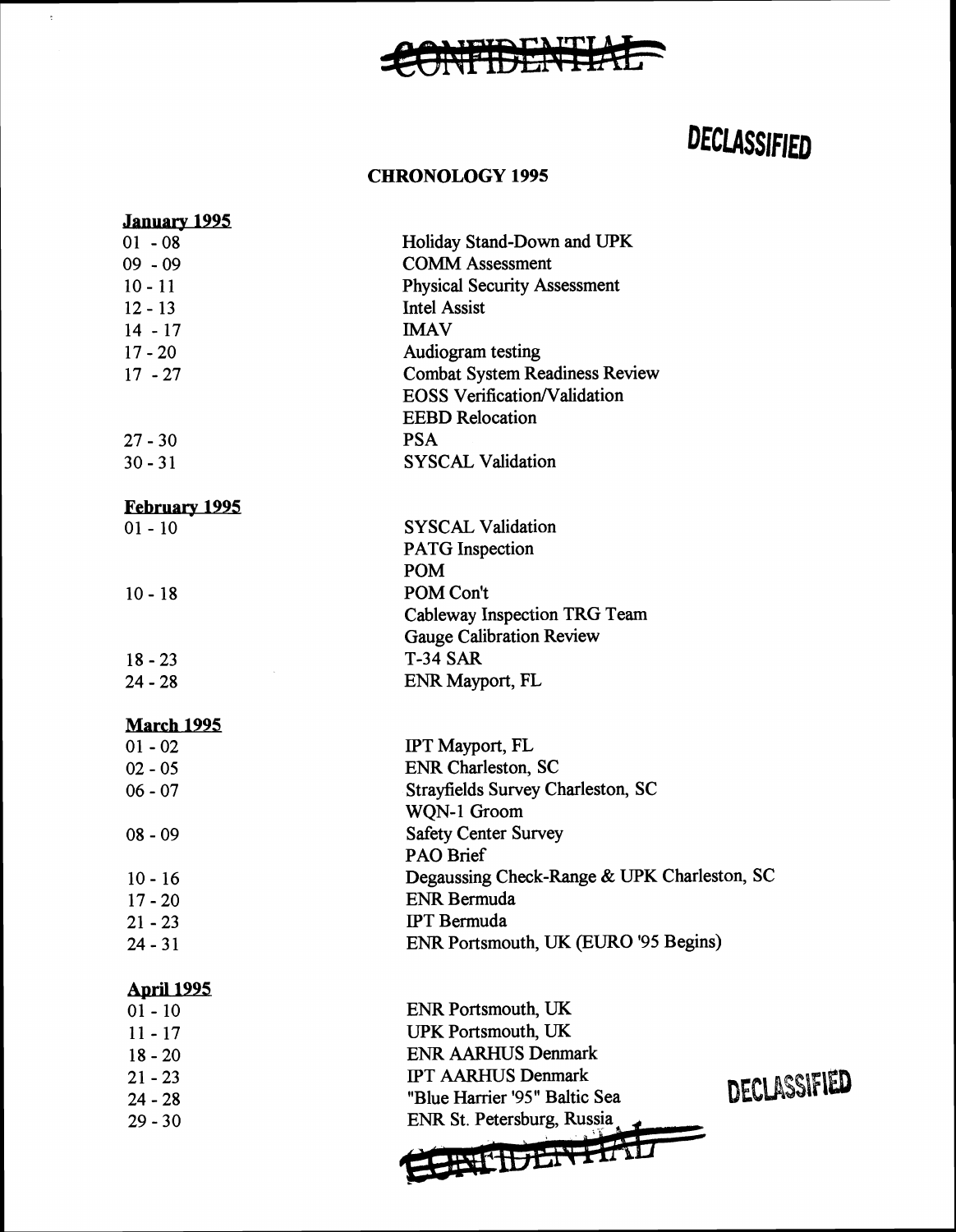

 $\alpha$  ,  $\alpha$  ,  $\alpha$ 

| <u>May 1995</u>    |                                                 |  |
|--------------------|-------------------------------------------------|--|
| $01 - 04$          | ENR St. Petersburg, Russia                      |  |
| $05 - 10$          | IPT St. Petersburg, Russia 50th Anniversary VE- |  |
|                    | Day.                                            |  |
| $10 - 14$          | <b>ENR Kiel Canal</b>                           |  |
| $15 - 15$          | <b>Transit Kiel Canal</b>                       |  |
| $16 - 21$          | <b>ENR Lisbon, Portugal</b>                     |  |
| $21 - 21$          | IPT Lisbon, Portugal (BSF)                      |  |
| $22 - 25$          | <b>ENR Palma De Mallorca</b>                    |  |
| 25 - 25            | IPT Palma De Mallorca (BSF)                     |  |
| $26 - 31$          | "Tridente '95" Western MED Sea                  |  |
| <u>June 1995</u>   |                                                 |  |
| $01 - 01$          | <b>ENR La Spezia</b>                            |  |
| $02 - 06$          | <b>IPT La Spezia</b>                            |  |
| $07 - 09$          | ENR Cartagena, Spain                            |  |
| $10 - 20$          | IPT Cartegena, Spain Tender Avail.              |  |
| $21 - 22$          | <b>ENR Palma De Mallorca</b>                    |  |
| $22 - 26$          | IPT Palma De Mallorca Tender Avail.             |  |
| 27 - 29            | ENR Malaga, Spain                               |  |
| $30 - 30$          | IPT Malaga, Spain                               |  |
|                    | <b>PCO LCDR Collins arrives (Commence CO</b>    |  |
|                    | Turnover)                                       |  |
|                    |                                                 |  |
| <b>July 1995</b>   |                                                 |  |
| $01 - 02$          | <b>ENR Lisbon</b>                               |  |
| $03 - 08$          | <b>IPT Lisbon UPK</b>                           |  |
| $08 - 08$          | Change of Command                               |  |
| $09 - 31$          | ENR Key West, FL                                |  |
| <b>August 1995</b> |                                                 |  |
| $01 - 01$          | IPT Key West, FL (BSF)                          |  |
| $02 - 04$          | ENR Ingleside, TX                               |  |
| $05 - 31$          | IPT Ingleside, TX                               |  |
|                    | <b>UPK/Crew Stand-Down and Leave</b>            |  |
| September 1995     |                                                 |  |
| $01 - 24$          | UPK/Crew Stand-Down and Leave                   |  |
| $25 - 30$          | CART <sub>2</sub>                               |  |
|                    |                                                 |  |
| October 1995       |                                                 |  |
| $01 - 06$          | SOSMRC Corpus Christi OPAREA (CCOA)             |  |
| $07 - 10$          | <b>UPK</b> Ingleside, TX                        |  |
| $10 - 13$          | Sortie for Hurricane Roxanne                    |  |
| $14 - 20$          | TSTA 1 ATG (DC & Seamanship, CCOA)<br>0F        |  |
|                    | <b>MTTTTTT</b>                                  |  |
|                    |                                                 |  |

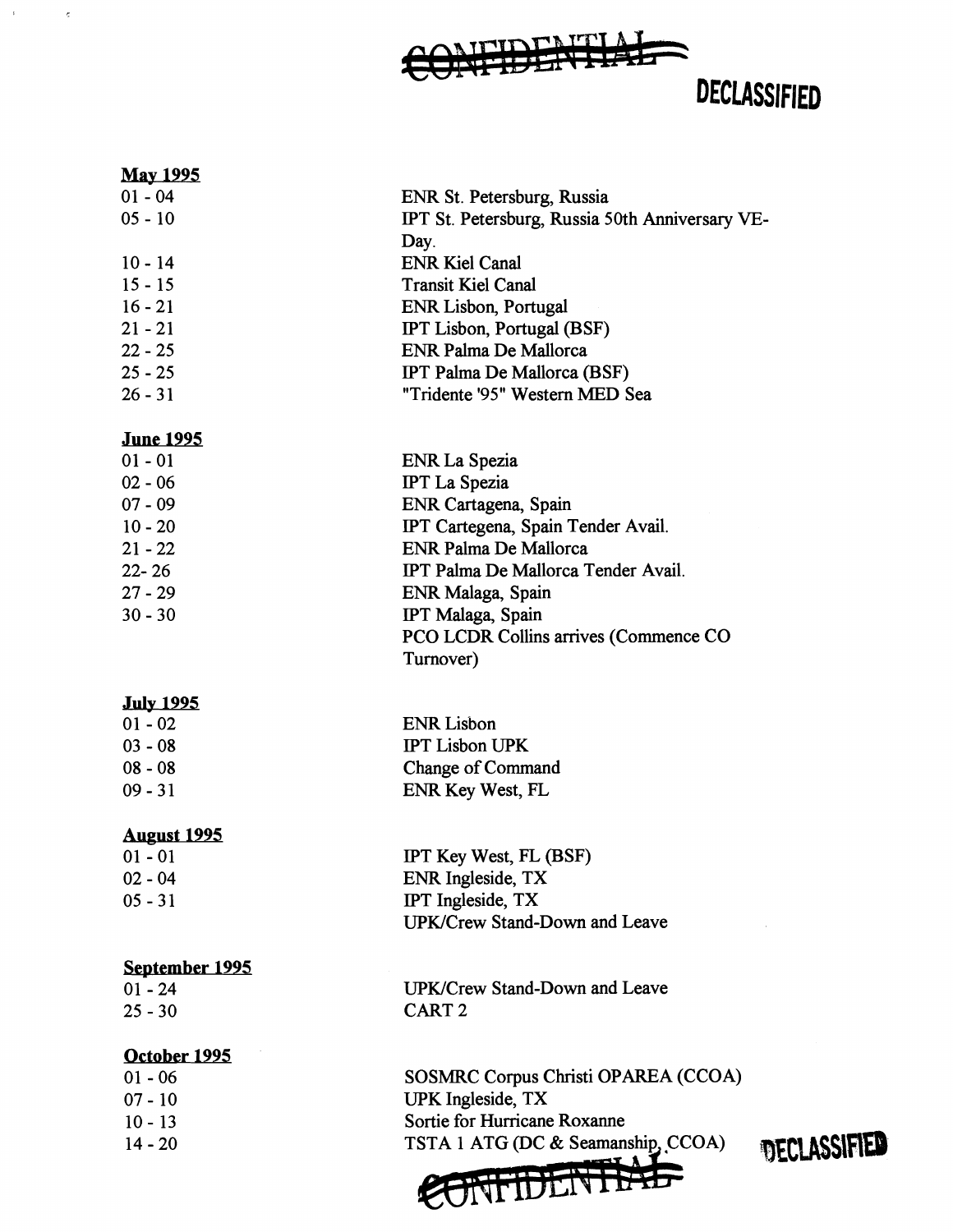# TIDENT

## DECLASSIFIED

| $23 - 27$ | TSTA 1 ETG (Engineering, CCOA) |
|-----------|--------------------------------|
| $30 - 31$ | TSTA 1 ATG (MIW, CCOA)         |

#### November 1995

 $\epsilon$ 

| $01 - 10$ | TSTA 1 ATG (MIW, CCOA)     |
|-----------|----------------------------|
| $11 - 14$ | UPK Ingleside, TX          |
| $15 - 20$ | <b>Operation Drumstick</b> |
| $21 - 29$ | <b>MIW Training CCOA</b>   |
| $30 - 30$ | TSTA <sub>2</sub>          |
|           |                            |

#### December 1995

| $01 - 03$ | <b>SOSMRC</b>           |
|-----------|-------------------------|
| $04 - 15$ | TSTA 2 MCM Training ATG |
| $11 - 13$ | $LMA / 3M$ inspection   |
| $16 - 31$ | Holiday Standown        |

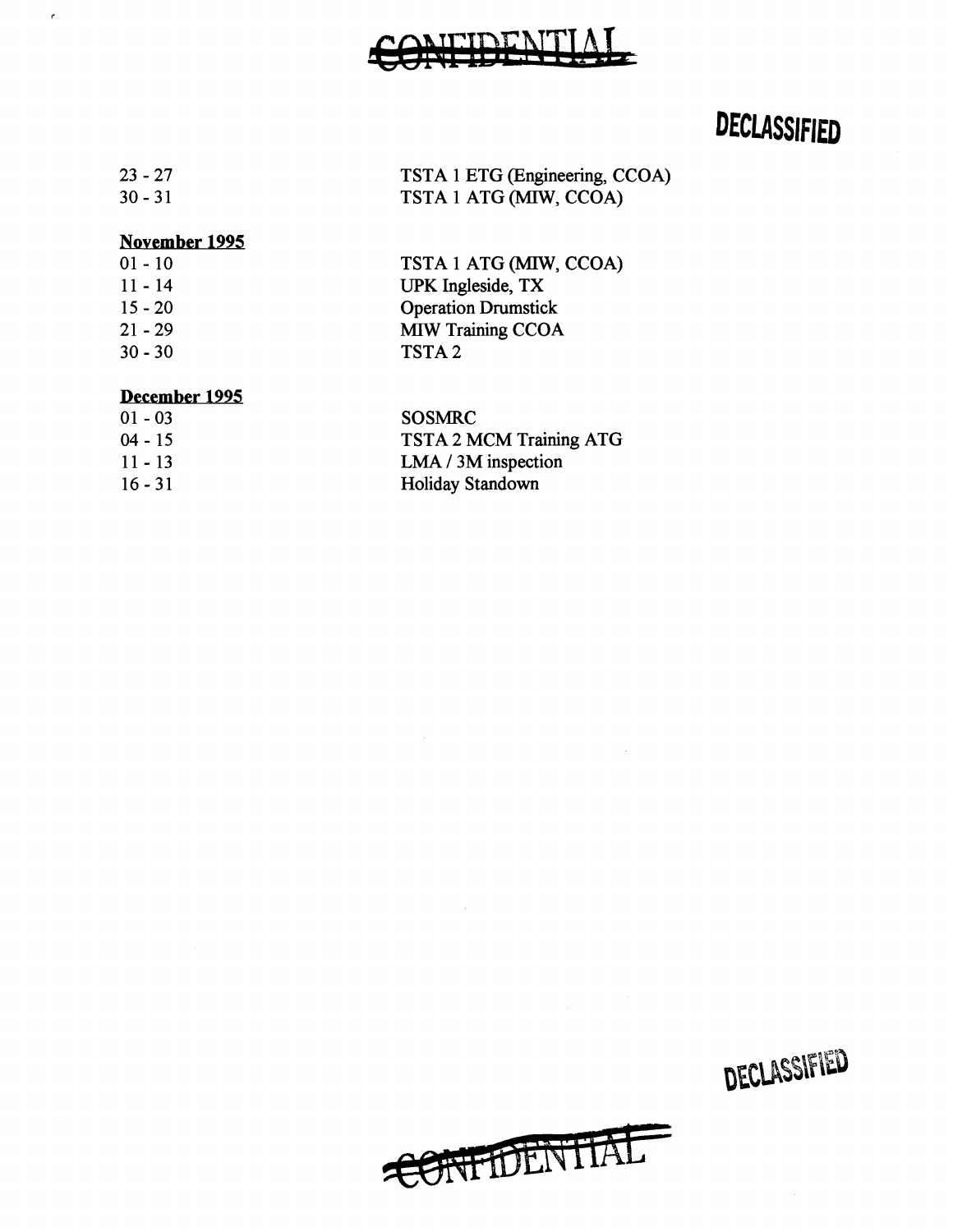## CONFIDENTIAL

 $\epsilon$ 

DECLASSIFIED

## **SECTION THREE**

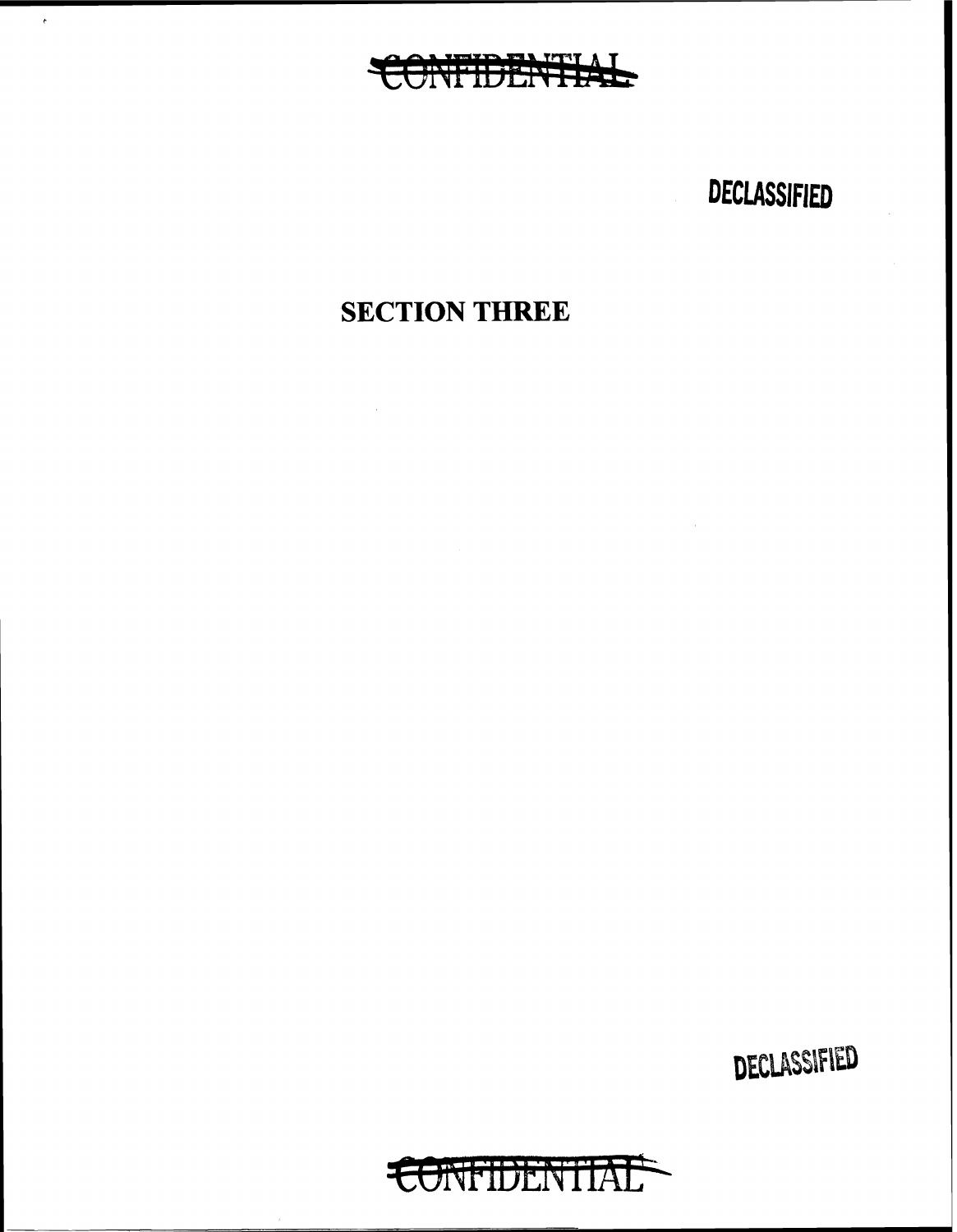

#### **USS GLADIATOR 1995**

1995 was an extraordinary year for the USS Gladiator. Her performance throughout the year was flawless, from performing duties as the senior ship representing the United States during the 50th anniversary commemoration of VE-Day in St. Petersburg, Russia, to setting performances records during NATO exercises "BLUE HARRIER '95" and "TRIDENTE '95". Gladiator has been the established pace setter for the entire MCM community.

The month of January was filled with the many pre-deployment assessments and inspections. Gladiator sailed through these required reviews, achieving excellence in every mission area. Gladiator was well prepared to embark upon her deployment. With only five days remaining before her first major deployment, Gladiator was tasked to locate a downed T-34 aircraft from NAS Corpus Christi. Arriving on the scene Gladiator used her SQQ 32 Minehunting Sonar to locate the position of the aircraft wreckage. For her efforts, Gladiator received praise from Commander Mine Warfare Command and Commander Naval Air Training Command, Christi.

In March, 1995 Gladiator began her deployment for EURO ' 95 in company with USS Defender (MCM-2), USS Warrior (MCM-10) and USS Pioneer (MCM-9). The Atlantic transit began with a fuel stop in Bermuda, where the four ships rendezvoused with USS Caron (DD-970) the support ship for the journey.

Gladiator arrived in Portsmouth, England after a grueling three week Atlantic crossing with no significant material deficiencies, she was making a bold statement that this deployment would be the benchmark by which all future MCM groups would be measured. Gladiator continued to achieve superior results throughout the deployment. The most notable achievement was achieved when Gladiator surpassed the twenty five other NATO ship participants, in the number of mines discovered, prosecuted, and area cleared of mines.

During "BLUE HARRIER '95", an exercise that included 7 NATO nations, USS Gladiator was tasked with a lion's share of the mine clearing duties. Embarked onboard was Explosive Ordnance Disposal Team Six, a small group of highly trained mine clearance divers from Charleston, SC. Together, Gladiator and Dive Team Six's performance was nothing short of phenomenal, clearing over 10 miles of potentially dangerous mine-filled traffic routes in only four days. In addition GLADIATOR's revolutionary work in developing procedures and tactics for the Battle Space Profiler, proved to be a significant factor in the overwhelming success of the U.S. MCM team. The Battle Space Profiler is an advanced instrument that provides precise environmental information that is used to predict sonar and diver performance. In the Kattegat region of the Baltic Sea , where environmental conditions are extremely difficult to predict and overcome, Gladiator provided all the environmental data used to determine effective MCM tactics for the U.S. team, thus allowing the U.S. team to out perform all other NATO MIW teams.

Responding to national tasking, Gladiator was diverted from the "BLUE HARRIER '95" exercise to participate in the first port visit to St. Petersburg, Russia by a U.S. Navy ship in over 20 years. Together with USS Pioneer (MCM 9), the two ships



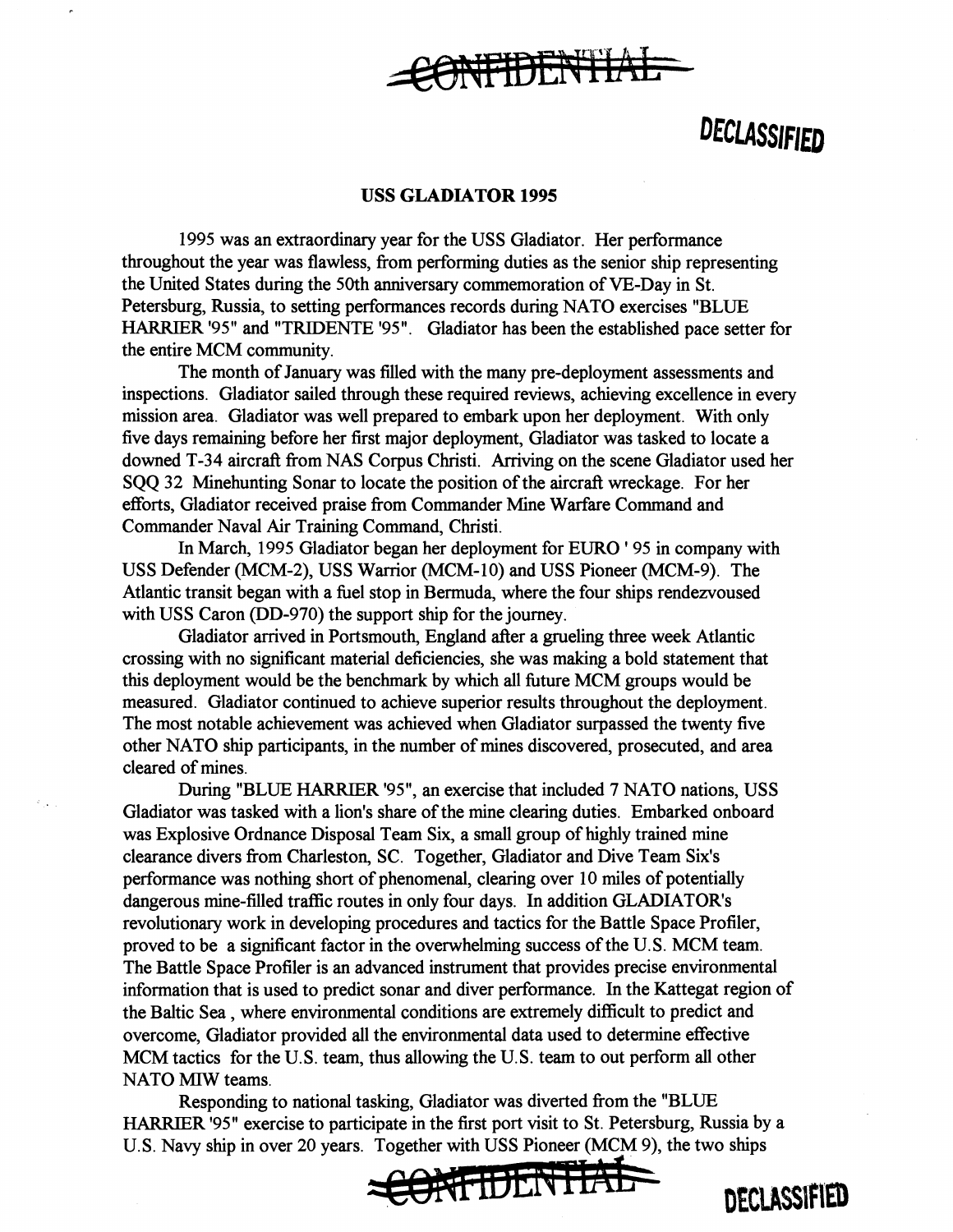

celebrated the 50th anniversary of the victory in Europe with the people of Russia, in an unprecedented series of high-visibility commemorative events. During the port visit three unprecedented series or mgn-visibility commemorative events. During the port visit through Gladiator sailors heroically responded to a fire aboard a trolley car, saving the car from Gladiator sailors heroically responded to a fire aboard a trolley car, saving the car from<br>certain destruction. QM1 QM1 QM1 and QM2 were presented awards from the Chief of the St. Petersburg fire department and VADM P.M. Quast, the visiting senior naval officer. Both ships received commendations from senior Russian officials, V ADM Quast, and the Chief of Naval Operations, ADM Mike Boorda, for their outstanding success as diplomats and professionals.

Following the VE-Day celebration, Gladiator and Pioneer traveled nearly 3000 miles to participate in exercise "TRIDENTE '95" off the coast of Italy with standing naval forces Europe. The two ships arrived on station with high states of readiness, despite the arduous journey, and immediately began minehunting operations for exercise mines planted for the event. Gladiator and Pioneer proved to be the workhorse of the Belgian-Led STANAVFORCHAN team, responsible for locating over half of the mines located by the seven ships in the team. Gladiator was the only Mine Warfare Ship to achieve 100 percent clearance objective during the exercise. During "TRIDENTE '95" Gladiator displayed her Minehunting tactical prowess and technical proficiency by prosecuting the most technologically advanced and elusive mines in the world. Her exploitation of these mines resulted in vital lessons learned and greatly influenced MIW doctrine.

After exercise "TRIDENTE '95", Gladiator took a well-deserved rest, with a series of port visits to La Spezia, Italy, Cartagena and Palma De Mallorca, Spain. All visits were extremely successful, drawing warm praise and invitations to return from local officials and U.S. ambassadors alike.

Near the end of the deployment, Gladiator was invited to the American Celebration of the Fourth of July celebration in Lisbon, Portugal. Ambassador Frawley Bagely extended her personal thanks to the officers and crew for their supporting role and participation in the event. A quote from her message reads, "With nearly 3000 guests in attendance, one of the busiest places in our park was the hamburger stand, enthusiastically manned by a large group of Gladiator volunteers, led by the XO and CHENG. In less than three hours the Gladiator hamburger stand served almost 4000 hamburgers and hot-dogs and provided a vivid demonstration of Navy team spirit and pride." The Lisbon port visit proved to be extremely eventful for the ship and crew, as a change of command also took place there. On the 8th of July, at 1600 local, LCDR Al Collins relieved CDR (sel) Christopher Noble. In attendance was Commodore Richard Owens, COMCMRON THREE the guest speaker and the officers and crew of the Gladiator. Only 24 hours later, Gladiator was underway and homeward bound, leaving a lasting, positive impression on all who worked with her. With a considerable number of events and successes during the deployment, many valuable experiences were gained, leading to professional development, awards, and advancements.

~~FIDEN ti/. ~

- Warfare Qualifications Earned:

|                 | ward Cammodion Dame.                       |
|-----------------|--------------------------------------------|
| <b>ENS</b>      | <b>Special Operations Officer</b>          |
| <b>ENS</b>      | Surface Warfare Officer                    |
| <b>ENS</b>      | Surface Warfare Officer                    |
| EN1             | <b>Enlisted Surface Warfare Specialist</b> |
| IC <sub>1</sub> | <b>Enlisted Surface Warfare Specialist</b> |
|                 |                                            |

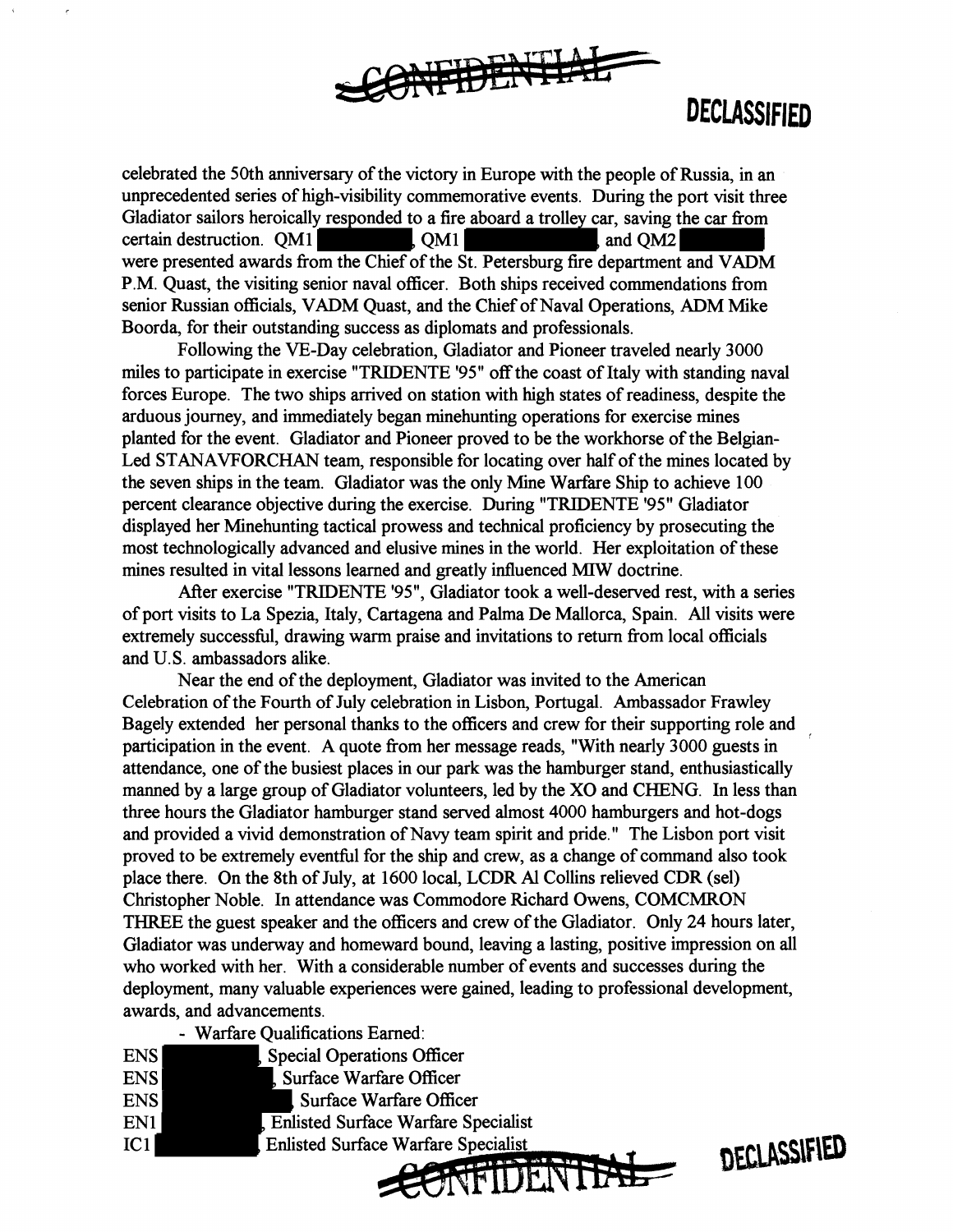

| SM <sub>1</sub>                    | <b>Enlisted Surface Warfare Specialist</b> |  |
|------------------------------------|--------------------------------------------|--|
| MN1                                | <b>Enlisted Surface Warfare Specialist</b> |  |
| IC1                                | <b>Enlisted Surface Warfare Specialist</b> |  |
| HM1                                | <b>Enlisted Surface Warfare Specialist</b> |  |
| EN <sub>2</sub>                    | <b>Enlisted Surface Warfare Specialist</b> |  |
| QM <sub>2</sub>                    | Enlisted Surface Warfare Specialist        |  |
|                                    | Awards:                                    |  |
| LT                                 | Navy Achievement Medal                     |  |
| OM1                                | Navy Achievement Medal                     |  |
| QM1                                | Navy Achievement Medal                     |  |
| QM2                                | <b>Navy Commendation Medal</b>             |  |
| BM <sub>3</sub>                    | Navy Achievement Medal                     |  |
| OS <sub>3</sub>                    | Navy Achievement Medal                     |  |
| <b>SN</b>                          | Navy Achievement Medal                     |  |
| <b>Advancements and Promotions</b> |                                            |  |
| <b>ENS</b>                         | promoted to LTJG                           |  |
| MN1                                | advanced to MNC                            |  |
| MS <sub>2</sub>                    | advanced to MS1                            |  |
| <b>RMSN</b>                        | advanced to RM3                            |  |
| <b>BMSN</b>                        | advanced to BM3                            |  |
| <b>RMSN</b>                        | advanced to RM3                            |  |
| <b>BMSN</b>                        | advanced to BM3                            |  |

Upon her return to Ingleside, Texas the crew took a much needed and well deserved standown for leave. This brief repose did not effect the performance of the crew. Returning in full force in late September the Gladiator was faced with an intense training and material condition inspection cycle. Gladiator successfully completed all the requirements of the Command Assessment of Readiness and Training (CART 2). This success was carried over into October as Gladiator began the Total Ship Training Availability One (TSTA 1) performing all her tasks brilliantly while utilizing the opportunity to gain the necessary training that would ensure continued future Gladiator success.

In November, 1995 USS Gladiator became the first MCM since the Persian Gulf War, to participate in airborne MCM operations. During Operation "DRUMSTICK '95", Gladiator and the IW-15 Blackhawks, an MH-53 Squadron based out of Alameda, CA, worked together to tow a MK 103/MK 2(G) mine sweeping system. The MH-53 is the most powerful helicopter in the US inventory and the most capable MCM airborne asset in the world. With her three jet engines she is capable of towing mechanical, acoustic, and magnetic sweep gear, or a side-scanned sonar.

During the operation Gladiator streamed the helicopter's mine sweeping system behind the ship, a relatively light weight version of the GLADIATOR's own sweep gear. Then the system was transferred to the first of two MH-53 helicopters, which then towed the gear for a short time before returning control to the Gladiator. The transfer was accomplished by positioning the helicopter astern of the ship, lowering a grappling hook, and then crossing the stern, literally "snagging" the gear from behind the ship. In order to